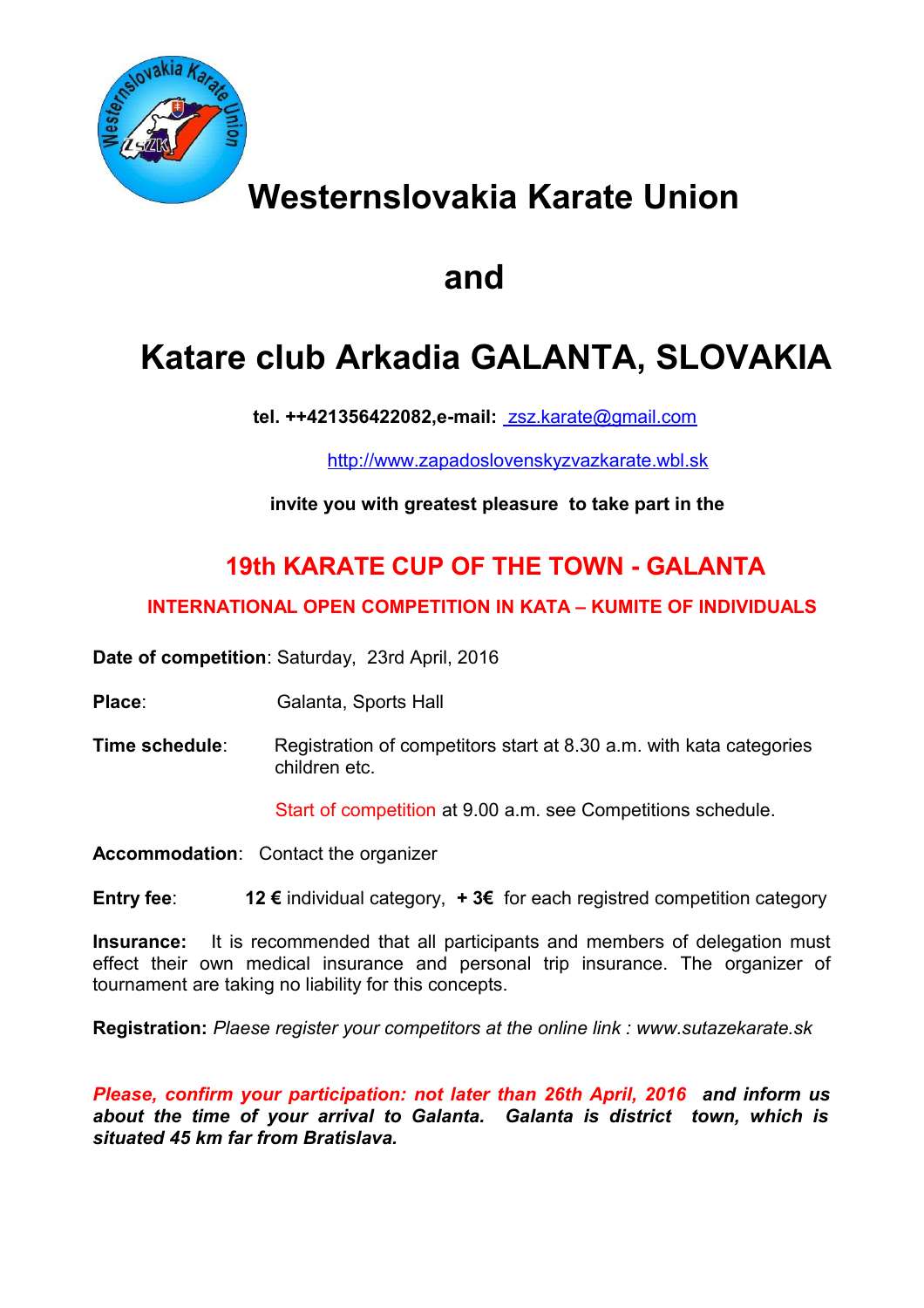### *Competition categories*

| <b>Gender</b> | Age       | <b>Weight categories</b>    | <b>Discipline</b> | <b>Duration of bout</b> |
|---------------|-----------|-----------------------------|-------------------|-------------------------|
| girls/boys    | $5 - 7$   | $-25, +25kg$                | Kata, kumite      | 60 sec.                 |
| boys          | $8 - 9$   | $-24, -28, -32, +32kg$      | Kata, kumite      | 60 sec.                 |
| girls         | $8 - 9$   | $-25, -30, -35, +35kg$      | Kata, kumite      | 60 sec.                 |
| boys          | $10 - 11$ | $-30, -35, -40, +40kg$      | Kata, kumite      | <b>90 sec.</b>          |
| girls         | $10 - 11$ | $-35, -40, +40kg$           | Kata, kumite      | <b>90 sec.</b>          |
| boys          | $12 - 13$ | $-40, -45, -50, +50kg$      | Kata, kumite      | <b>90 sec.</b>          |
| girls         | 12 - 13   | $-40, -45, +45kg$           | Kata, kumite      | <b>90 sec.</b>          |
| boys          | $14 - 15$ | $-52, -57, -63, -70, +70kg$ | Kata, kumite      | 120 sec.                |
| girls         | $14 - 15$ | $-47, -54, +54kg$           | Kata, kumite      | 120 sec.                |
| boys          | $16 - 17$ | -55, -65, -75, +75kg        | Kata, kumite      | 120 sec.                |
| girls         | $16 - 17$ | $-51, -57, +57kg$           | Kata, kumite      | 120 sec.                |
| male          | $+18$     | Open                        | Kata, kumite      | 120 (180) sec.          |
| female        | $+18$     | Open                        | Kata, kumite      | 120 sec.                |

### **TECHNICAL PART:**

- **Rules**: WKF rules with complements of OC, blue & red fist, instep and shin protectors, gumshield. Female competitries from 12 years should wear chest protector.
- **Referees**: Referees from participating teams are accepted, please indicate name and qualifications.

**Competiton regulation:** At the tournament competitors can start in more category as one. He/She can start in his/her age and weight category, but he/she can start in nearest older age and weight category. This exeption can be use in kata and kumite competition.

### **Kata for ages categories**:

**5 - 9 years** Minimum two different Kata are required Kihon Katas or WKF listed Kata.

**10-13 years** Kihon Katas and any Kata from WKF List - different Kata for each round.

**14 years and older** Any Kata from WKF List - different Kata for each rounds.

 *Contact address for hotel booking*: **Mr.Milan Hajdák,** 925 92 Kajal 556, Slovakia, tel.No.++4217077811496, gsm:++421905613755 email:osh@stonline.sk

*Please, do not hesitate to contact us for further information awaiting your reply, we say yours sincerely***.**

 **Milan Hajdák Peter Badura** President of Karate club Arkádia **President of WSKU**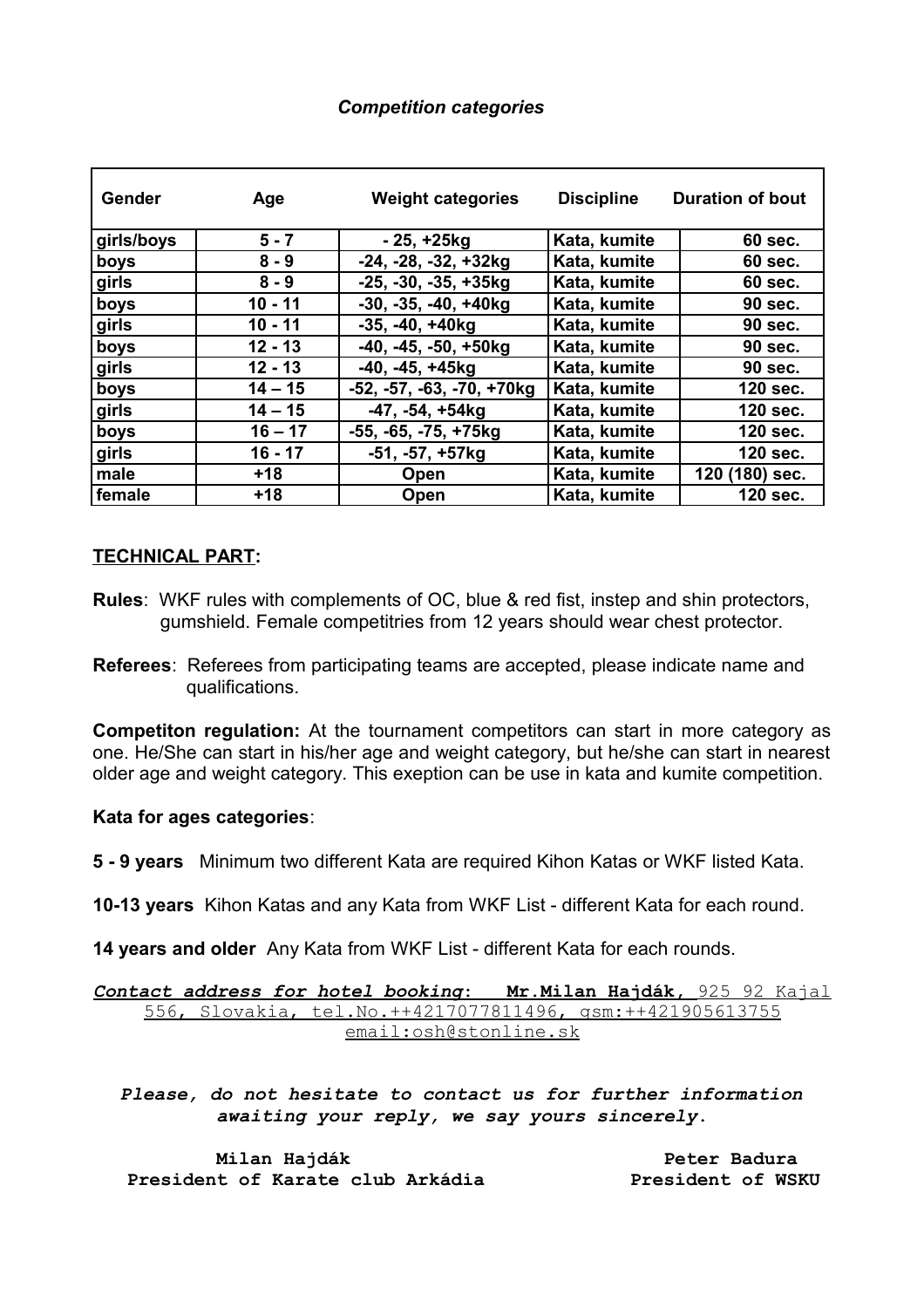| Time  | Compet. Category                    | Tatami<br>$N^{\circ}$ | Compet.Category                             | Tatami<br>$N^{\circ}$ |
|-------|-------------------------------------|-----------------------|---------------------------------------------|-----------------------|
| 09.00 | Kata boys 5-7                       |                       | 1   Kata girls $5-7$                        | $\overline{2}$        |
| 09.00 | $\vert$ Kata boys 8-9               |                       | $3$   Kata girls 8-9                        | 4                     |
| 09.35 | Kata girls 10-11                    |                       | 1   Kata boys $10-11$                       | $\overline{2}$        |
| 09.35 | Kata girls $12-13$                  | $\mathbf{1}$          | 3   Kata boys $12-13$                       | 4                     |
|       | 10.10   Kata boys 14-15             |                       | 1Kata girls 14-15                           | $\overline{2}$        |
| 10.10 | Kata boys 16-17                     |                       | $3$   Kata girls 16-17                      | 4                     |
|       | 11.35   Kata senior male            |                       | 1   Kata senior Female<br>Medal awards Kata | $\overline{2}$        |
|       | 11.50 Opening Ceremony              | $+$                   | competitions                                |                       |
| 12.10 | 5-7 years<br>Kumite boys -25kg      |                       | 5-7 years<br>1   Kumite girls -25kg         | $\overline{2}$        |
| 12.10 | 5-7 years<br>Kumite boys +25kg      |                       | $5-7$ years<br>3 Kumite girls +25kg         | 4                     |
| 12.35 | 8-9 years<br>Kumite girls-25kg      |                       | 8-9 years<br>1 Kumite boys -24kg            | $\overline{2}$        |
| 12.35 | 8-9 years<br>Kumite boys -28kg      |                       | 8-9 years<br>3   Kumite girls - 30kg        | 4                     |
| 13.00 | 8-9 years<br>Kumite boys -32kg      |                       | $8-9$ years<br>1   Kumite girls - 35 kg     | $\overline{2}$        |
| 13.00 | 8-9 years<br>Kumite girls+35kg      |                       | 8-9 years<br>$3$ Kumite boys +32kg          | 4                     |
| 13.45 | $10-11$ years<br>Kumite girls-35kg  |                       | $10-11$ years<br>1   Kumite boys -30kg      | $\overline{2}$        |
| 13.45 | $10-11$ years<br>Kumite boys -35kg  |                       | $10-11$ years<br>3 Kumite girls -40kg       | 4                     |
| 14.20 | $10-11$ years<br>Kumite boys -40kg  | 1                     | $10-11$ years<br>Kumite girls +40kg         | $\overline{2}$        |
| 14.20 | $10-11$ years<br>Kumite boys +40kg  |                       | $12-13$ years<br>3 Kumite boys -40kg        | 4                     |
| 14.50 | $12-13$ years<br>Kumite boys -45kg  |                       | $12-13$ years<br>1 Kumite girls -40kg       | 3                     |
| 14.50 | $12-13$ years<br>Kumite boys -50kg  | 2 <sup>1</sup>        | $12-13$ years<br>Kumite girls -45kg         | 4                     |
| 15.20 | $12-13$ years<br>Kumite girls +45kg |                       | $12-13$ years<br>1 Kumite boys +50kg        | 3                     |
| 15.20 | $14-15$ years<br>Kumite boys -52kg  |                       | $14-15$ years<br>4 Kumite girls -47kg       | $\overline{2}$        |
| 15.50 | $14-15$ years<br>Kumite boys -57kg  |                       | $14-15$ years<br>1 Kumite girls -54kg       | 3                     |
| 15.50 | $14-15$ years<br>Kumite boys -63kg  |                       | $14-15$ years<br>4 Kumite boys -70kg        | $\overline{2}$        |
| 16.25 | $14-15$ years<br>Kumite girls +54kg | $\mathbf 1$           | $14-15$ years<br>Kumite boys +70kg          | 3                     |
|       |                                     |                       |                                             |                       |

**Provisional Competition schedule**